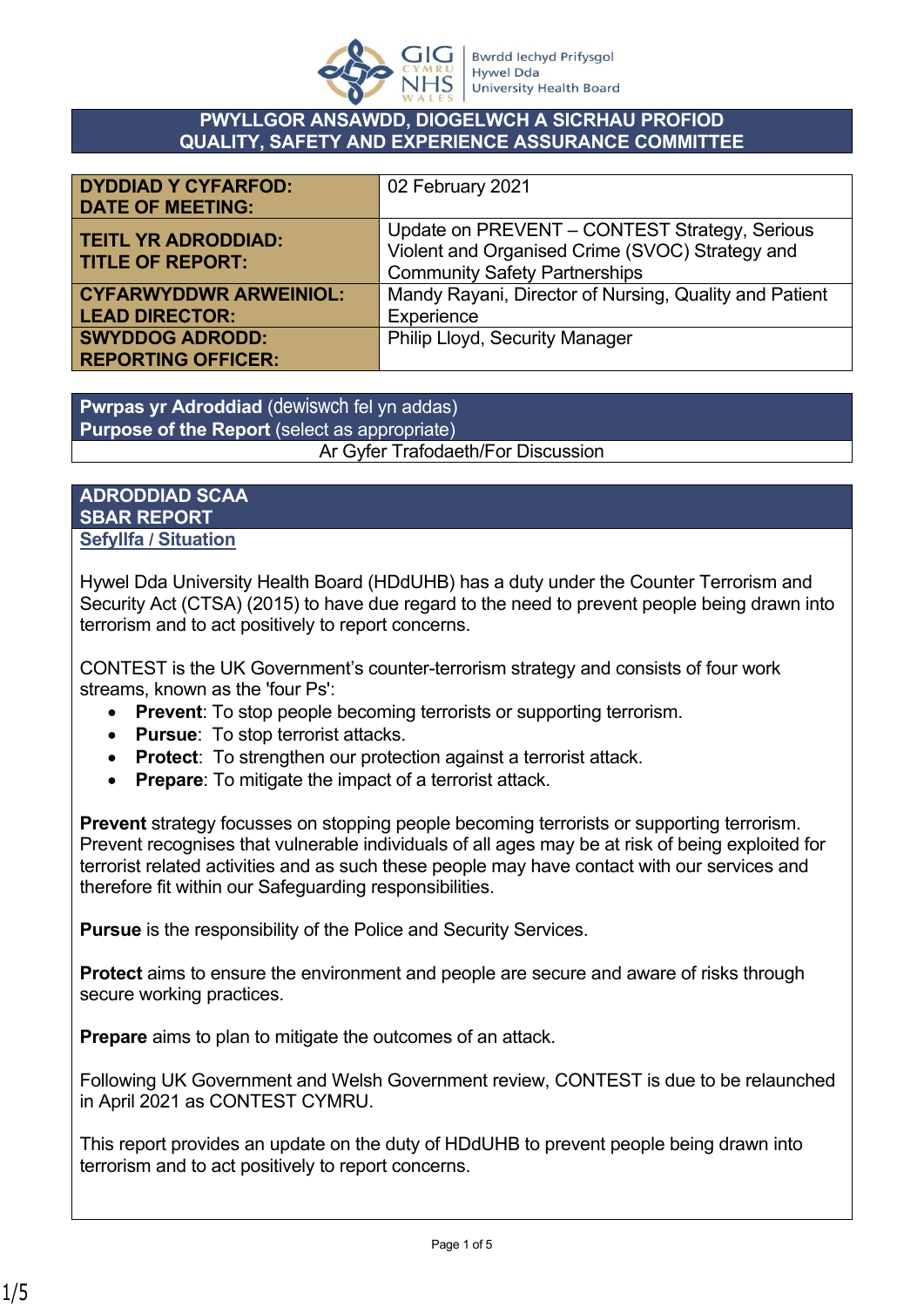### **Cefndir / Background**

## **Definitions**:

**CONTEST Board** is a forum established to provide a strategic lead in addressing the Regional and County threat, risks, and vulnerabilities in relation to counter-terrorism. The Board encompasses elements from each of the 4 Ps Prevent, Pursue, Protect and Prepare.

**Channel** is a confidential, voluntary multi-agency safeguarding programme, which supports people who are vulnerable to radicalisation.

## **Serious Violent Organised Crime Strategy (svoc)**

The aim of this strategy is to substantially reduce the level of serious and organised crime affecting the UK and its interests. It uses the same framework developed for counter-terrorist work and has the same four components working with public service partners: prosecuting and disrupting people engaged in serious and organised crime (**Pursue**); preventing people from engaging in this activity (**Prevent**); increasing protection against serious and organised crime (**Protect**); and reducing the impact of this criminality where it takes place (**Prepare**).

Dyfed Powys SVOC has been rebranded from Diogel to INTACT as a Dyfed wide strategy 2021-2024.

ISVOC is run in every local authority in England and Wales and addresses all types of extremism and criminality. It aims to provide early intervention to protect vulnerable children and adults who might be susceptible to being radicalised, whom, if left unsupported, could lead to their involvement in crime or terrorist-related activity.

#### **Community Safety Partnerships**

Community Safety Partnerships (CSP) consist of a number of responsible agencies which, by law, must work together in partnership to reduce crime, disorder, substance misuse and reoffending. Partners include the Local Authority (LA)/Council, Fire and Rescue, Police, Health and Care Services, Probation and others. Its aim is to reduce crime, anti-social behaviour, fear of crime, and substance misuse and reoffending for the local region.

#### **Assesiad / Assessment**

#### **CONTEST Boards**

HDdUHB works with Dyfed-Powys Police, LAs and other key partners and is represented by the Health Board's Security Manager at quarterly Dyfed Powys Regional CONTEST Board meetings, in addition to quarterly County meetings hosted by each LA.

Within the Dyfed Powys region, CONTEST Boards have in recent months been extended to include both SVOC and CSP meetings.

The Health Board's Security Manager attends each of the CONTEST Board meetings, including the Dyfed Powys Regional meeting and 3 separate County CONTEST Board meetings. The Health Board is regularly further represented at the County meetings by substance misuse colleagues from within the Mental Health and Learning Disabilities **Directorate** 

There is currently no formal Health Board governance arrangement in place for the sharing of information, nor assurance process regarding what is discussed or expected from partner agencies attending these meetings. Historically, ad hoc reports had been submitted to the now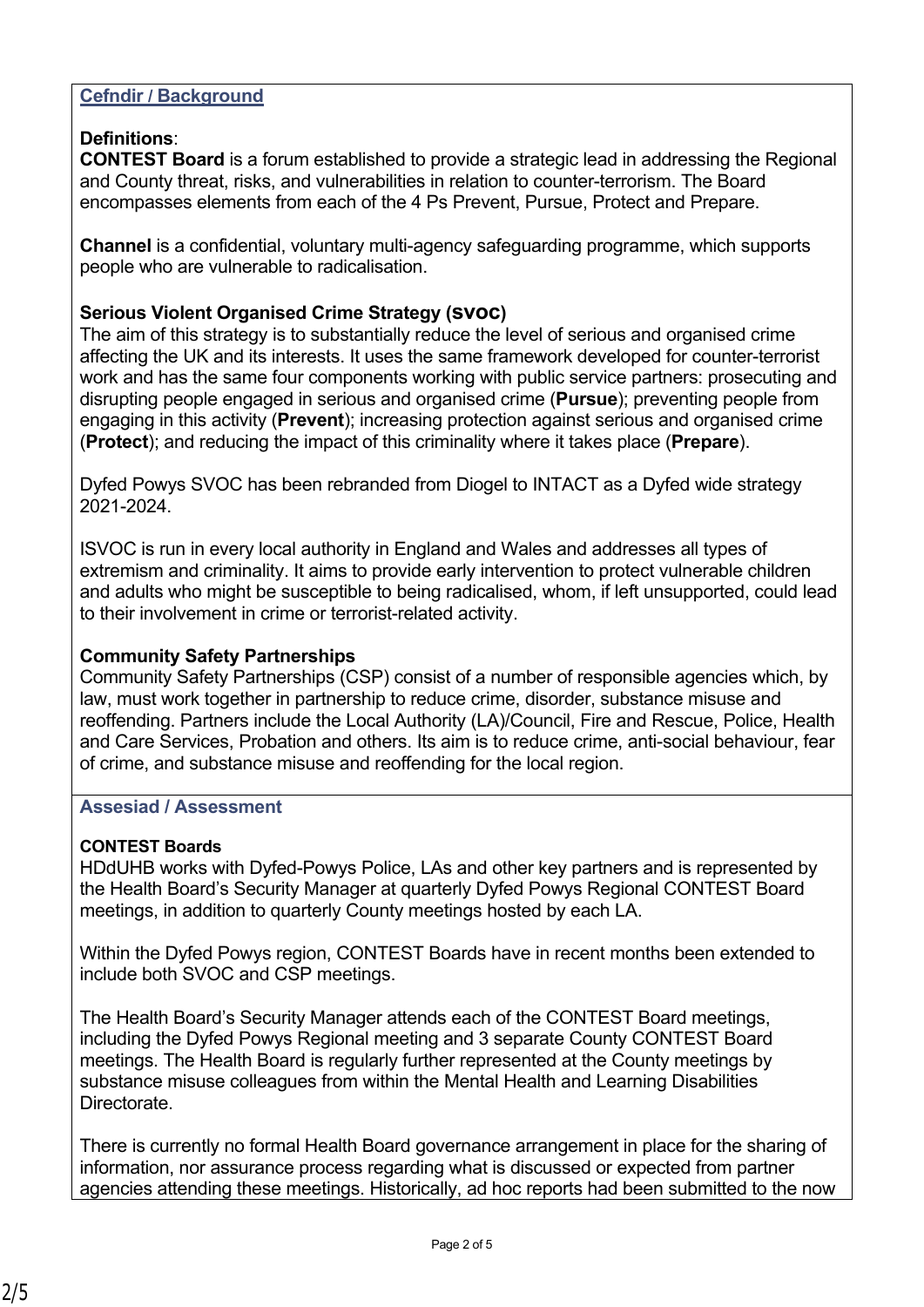disestablished Health and Safety & Emergency Planning Sub-Committee, which has been replaced by the Health and Safety Assurance Committee.

Certain information discussed at CONTEST Board meetings, including extended agenda topics, would be beneficial and of interest to Senior Operational Services Management therefore there is a need to improve the current dissemination of information to these management teams. This is of particular importance in relation to relevant SVOC and CSP data.

## **Channel Panel**

Monthly Channel Panel meetings are held in each county and sit within the safeguarding functions of the LAs who chair the meetings. The Health Board's Corporate Safeguarding Team represent the Health Board at these meetings and liaise with appropriate operational services to gather and share information and contribute to risk assessments. These are operational meetings that discuss and assess risk related to individuals who are at risk of being drawn into extremism. If individuals are suitable for Channel, the Panel will review to develop a bespoke support package and, should this require engagement from specific Health Board services, they will be asked to attend the Channel Panel specific to the individual being discussed.

This process has improved over the past 18 months with the Safeguarding Team liaising directly with LA organisers in providing health data on individuals prior to and during Channel Panel discussions. The sharing of information is in line with routine safeguarding Multi Agency Referral procedures.

The governance arrangements for Channel need to be formalised and could be incorporated into the terms of reference for the Health Board's Strategic Safeguarding Working Group.

## **Awareness for Staff**

Prevent awareness training has previously been delivered and a joint approach with LA staff has been tested with limited success. Currently, Prevent awareness is included within the Health Board's Managers Passport and the Health and Safety Managers Induction programme. Unlike other partner agencies attending CONTEST Board meetings, the Health Board has not been able to provide assurance to the Board that awareness training is being delivered consistently across the organisation. Neither can it demonstrate how many staff have attended or how many should receive the training, as this is not considered a mandatory training topic.

It is recommended that the decision not to make this training mandatory is reviewed.

# **Channel Referrals/Concerns**

The Health Board has been actively involved in providing information, support and advice to the Channel Panels. A number of Prevent concerns have been raised by staff and have all been appropriately and proportionately managed by the Health, Safety & Security Team in conjunction with Special Branch Police.

# **Counter Terrorism and Security Advisers (CTSA) Report**

In 2018, a survey was undertaken by the Home Office CTSA in relation to HDdUHB's physical security arrangements. This covered all acute hospital sites and contained 14 recommendations for improvement, some of which remain outstanding.

# **Community Safety Partnerships**

Community Safety Partnership meetings are held in each county on a quarterly basis. They are sub-groups of the county Public Services Boards. They are a statutory partnership under Section 5 of the Crime and Disorder Act 1998 and will deliver the actions and responsibilities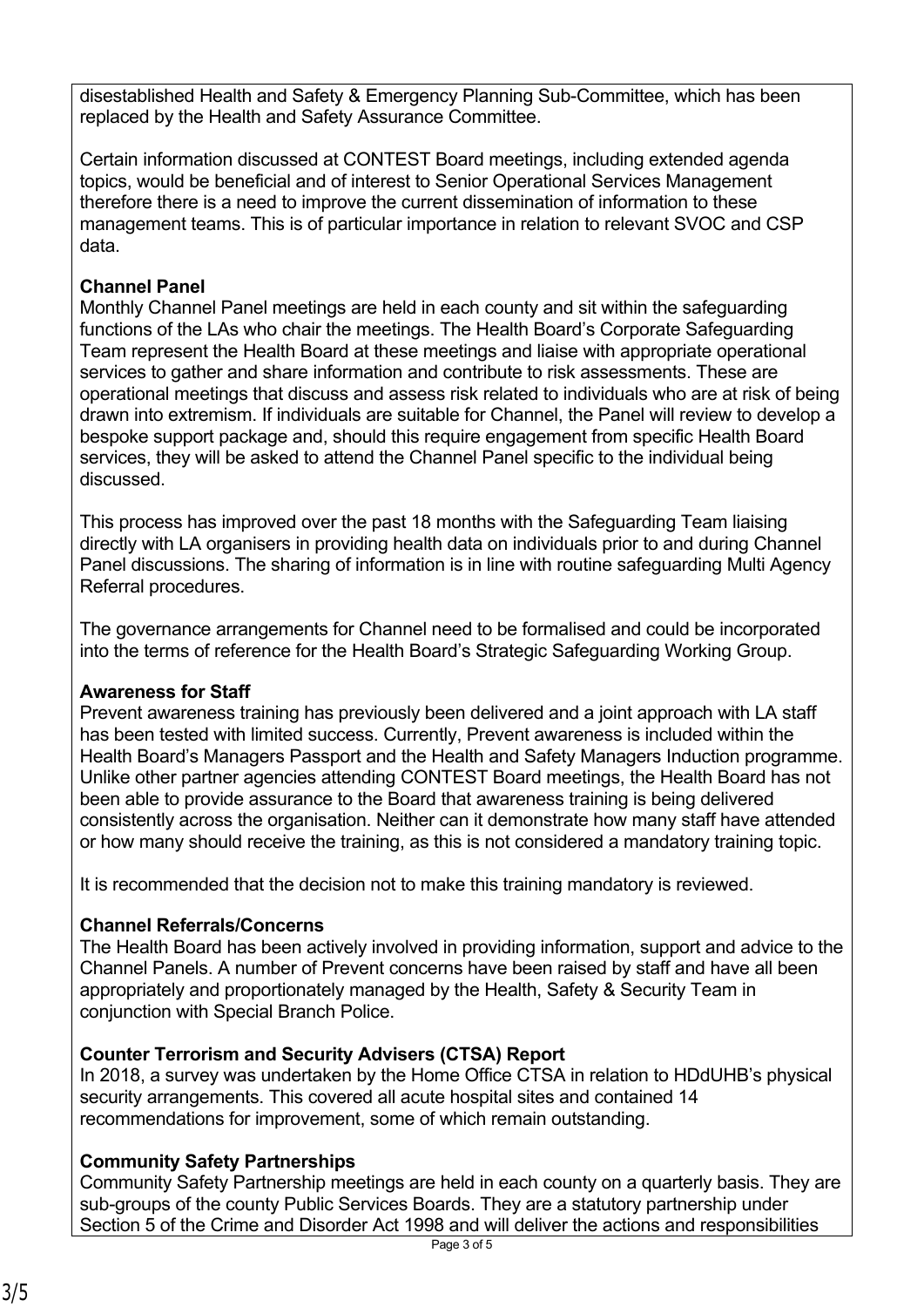set out under Sections 5 and 6 of the Crime & Disorder Act 1998 (as amended by Sections 97 and 98 of Police Reform Act 2002, Section 1 of Clean Neighbourhoods and Environment Act 2005, Sections 21 & 22 of the Police and Justice Act 2006), the Crime and Disorder (Formulation and Implementation of Strategy) (Wales) Regulations 2007 (as amended), Substance Misuse (Formulation and Implementation of Strategy) (Wales) Regulations 2007 (as amended) and Crime and Disorder (Prescribed Information) Regulations 2007.

Broadly, the aims of the Community Safety Partnerships (CSPs) are as follows.

- To understand the nature of the crime and disorder issues facing the three LA regions.
- To reduce crime and disorder, in particular in the priority areas identified using partnership data, through the development and actions of the Safer Communities Partnerships.
- To provide a single focus and forum for community safety and consult with and involve the widest possible range of organisations and individuals in the community.
- To work as a partnership in promoting community safety and ensuring that the resources of the member organisations are used to greatest effect in community safety delivery.
- To maximise and manage funding available to the partnership and ensure that they are managed effectively, efficiently and with propriety.

The responsibility for attending these meetings historically sat with the Strategic Partnerships Directorate within the Health Board. However, recent attendance has been lacking and requires review of appropriate delegation to attend to address the CSP agenda and strategy. The work of the CSPs is local to each LA region and requires senior operational management engagement to discuss the locally relevant issues impacting upon health. There is regular representation from substance misuse services at these meetings.

## **Executive Lead**

This currently sits formally under the Director of Public Health's portfolio however, due to the current COVID-19 pandemic planning arrangements, this role has been temporarily transferred to the Assistant Director of Nursing, Quality and Patient Experience. Operational lead remains in the Health, Safety and Security Team with Safeguarding covering the Channel Panel arrangements.

To address the lack of a formal Health Board governance arrangement in place for the sharing of information, and the lack of an assurance process regarding what is discussed or expected from partner agencies attending the CONTEST Board and other meetings, it is recommended:

- To improve the communication channels between the CONTEST Board, Channel and CSPs with various services. This could include production of regular update reports to be disseminated amongst the Directorates.
- Following the CTSA report on Hywel Dda PREPARE & PROTECT arrangements, a review is required to ensure site plans reflect current abilities, identify shortcomings and secure investment to address.
- With the launch of CONTEST CYMRU, it has been proposed to create a Protective Security Preparedness Group with a LA lead to address gaps in terms of Prepare (Resilience Forums) and Protect (Protective Security Measures). The Terms of Reference and membership for this Group are to be considered and reviewed.
- Increase awareness training and practical application of the CONTEST and Prevent strategy to key staff, departments and directorates.